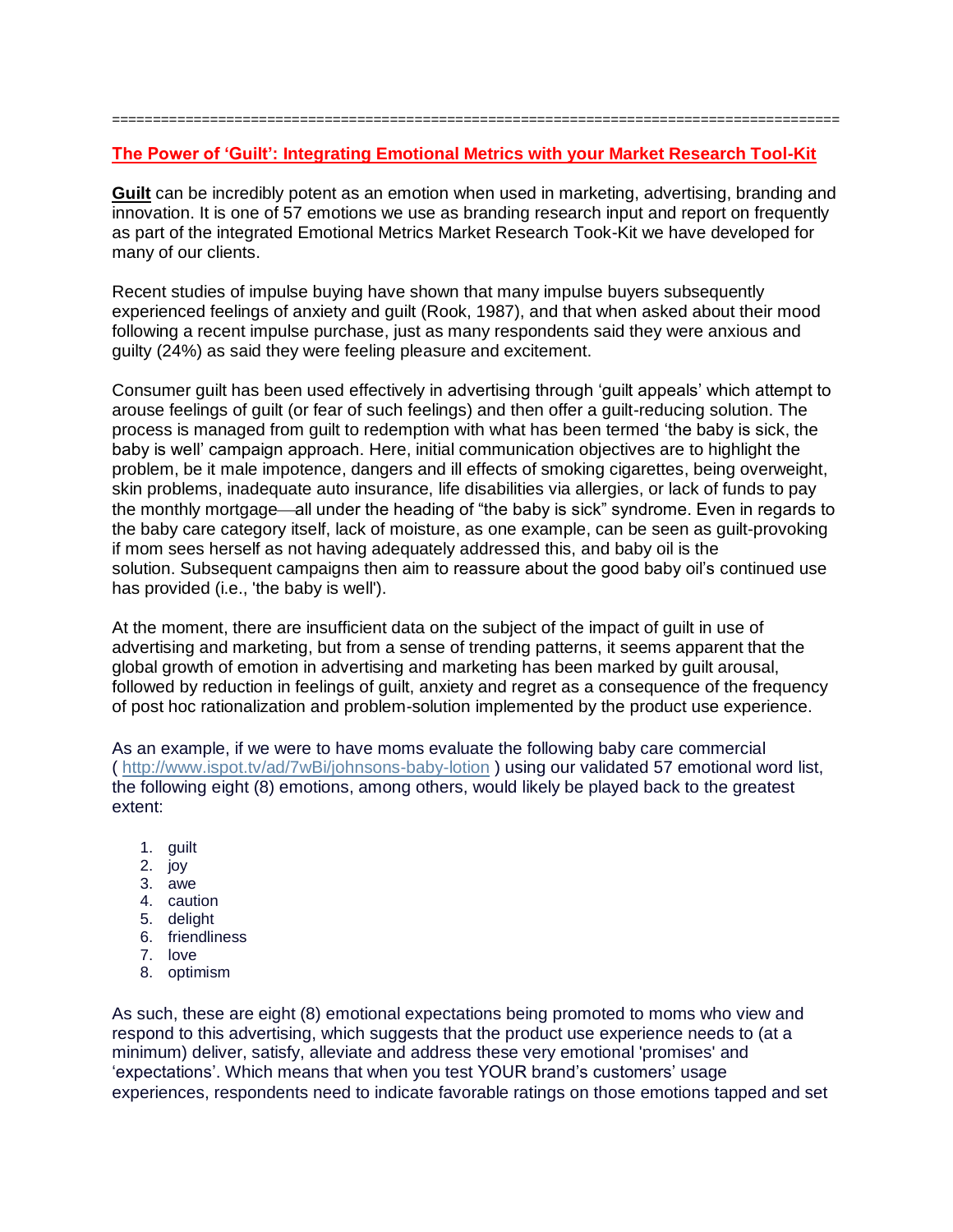forth by marketing and advertising, and that the brand user experience you provide your customers must also be seen as effective at alleviating any emotion of guilt (or any other negative emotions which may have been conveyed) among those core users who may have grown to feel inadequate in relation to 'the baby is well' paradigm.

This is but one example of how emotions can be integrated into your market research planning and implementation (e.g., your product testing), your innovations agenda and the direction you provide your R&D, advertising and marketing teams.

So, what are the emotional profiles of YOUR brands? Does your brand's positioning link to any degree with 'guilt' or any other negative emotion which can quickly become a sales inhibitor? What are the positive emotions that are the beacons of success for your brand(s)? There are 56 other emotions besides 'guilt' that we have measured when assessing any existing brand's positioning profile, and it's important to know how these prevalent emotions fit with your brands' profile and that of your strategic target segments, your core users, in order to fully understand and explain marketplace performance dynamics for your brand.

If you are interested in learning how we can help you integrate emotion into your market research programs and thereby optimize your organization's branding efforts, please feel free to contact me for a no-obligation consultation.

## **Case histories: maximizing emotion-based pathways towards brand choice**

We've now completed well over 300 emotion branding projects over the past decade, by means of which we have been able to link a brand's emotional position to consumer brand choice, using supplemental perceptual mapping, key driver analysis and emotional need state segmentation - -and I wanted to share some generic case history findings and corollaries with you, hopefully in the event that you are currently or soon to be conducting emotion research projects which integrate emotion with other traditionally tangible, rational variables in your strategic tool-kits:

- In virtually all cases, (this may sound like a no-brainer) we've found that positive emotional feelings and perceptions relative to the brand in question are likelier than negative ones to drive positive purchase interest and positive overall liking of that brand.
- We've been able to develop segmentation models for several product and service categories that were emotion-based, and, we are consistently finding that customer segments containing positive emotions as part of their DNA segment profile are more strongly propensed than negative DNA segments to brands in general, and are likelier to be high indexed segments in terms of disproportionately high volume spending and consumption relative to other segments.
- Each brand and each segment tends to have its own unique emotion profile (DNA). Brands also tend to convey distinct emotional DNA profiles as do consumer segments.
- After every usage experience, a particular Brand DNA is conveyed. To the extent that that resultant brand DNA is congruent with the user's expectations and needs, there will be repeated usage and, eventually, loyalty and potential advocacy—to the extent that repeated brand usage consistently delivers the expected and required 'goods'.